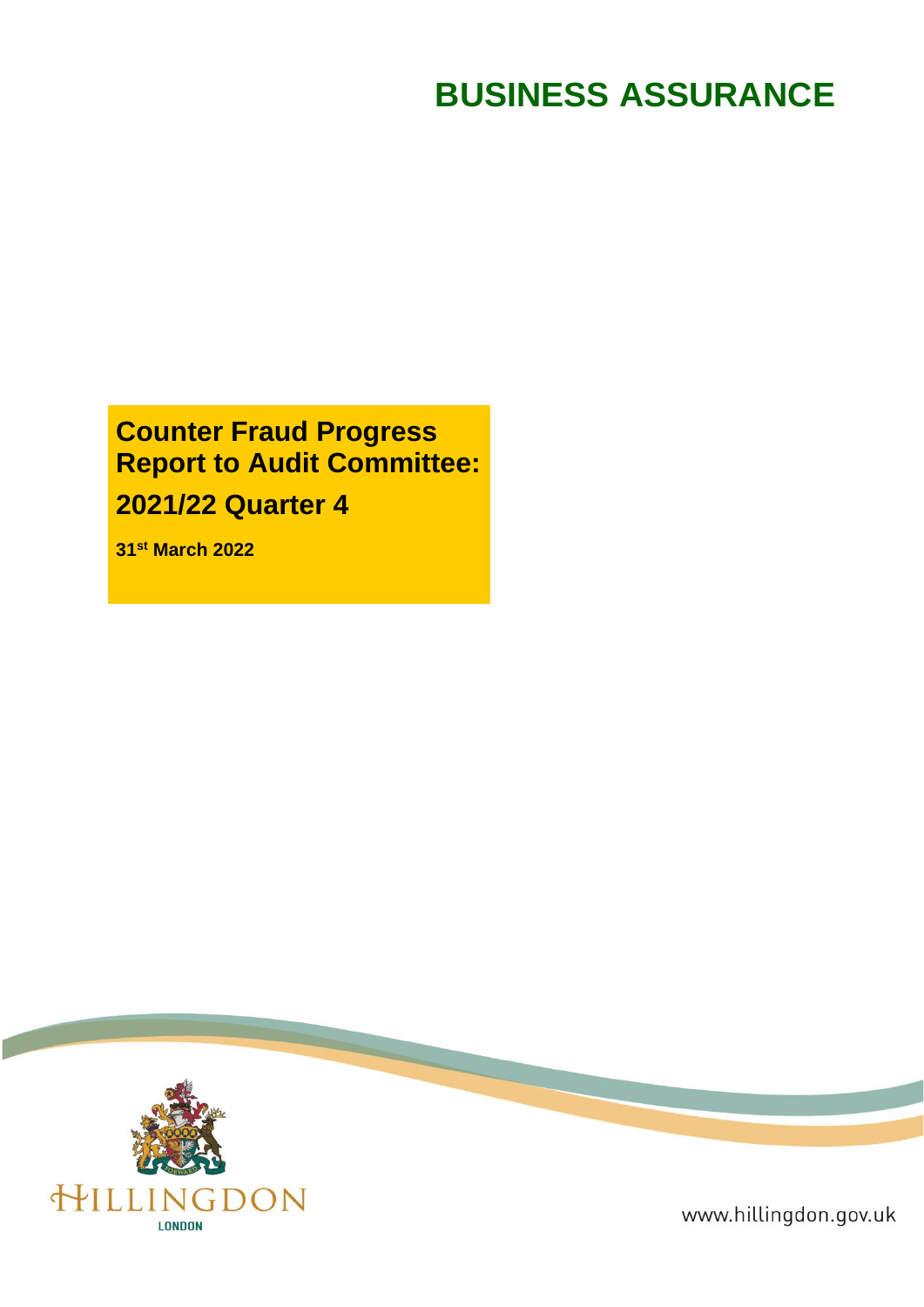## **Contents**

The Counter Fraud key contacts in connection with this report are:

**Alex Brown** APCIP **Head of Counter Fraud t:** 01895 556811 **e:** [abrown@hillingdon.gov.uk](mailto:abrown@hillingdon.gov.uk)

| 1. Introduction                                  | 3  |
|--------------------------------------------------|----|
| <b>2. Executive Summary</b>                      | 3  |
| 3. Analysis of Counter Fraud Activity in Q4      | 4  |
| 4. Analysis of Counter Fraud Performance in Q4   | 9  |
| <b>5. Forward Look</b>                           | 9  |
| <b>Appendix A - CFT Q4 KPI Performance</b>       | 11 |
| <b>Appendix B - CFT Q4 Financial Performance</b> | 12 |
| <b>Appendix C - Glossary of Terms</b>            | 13 |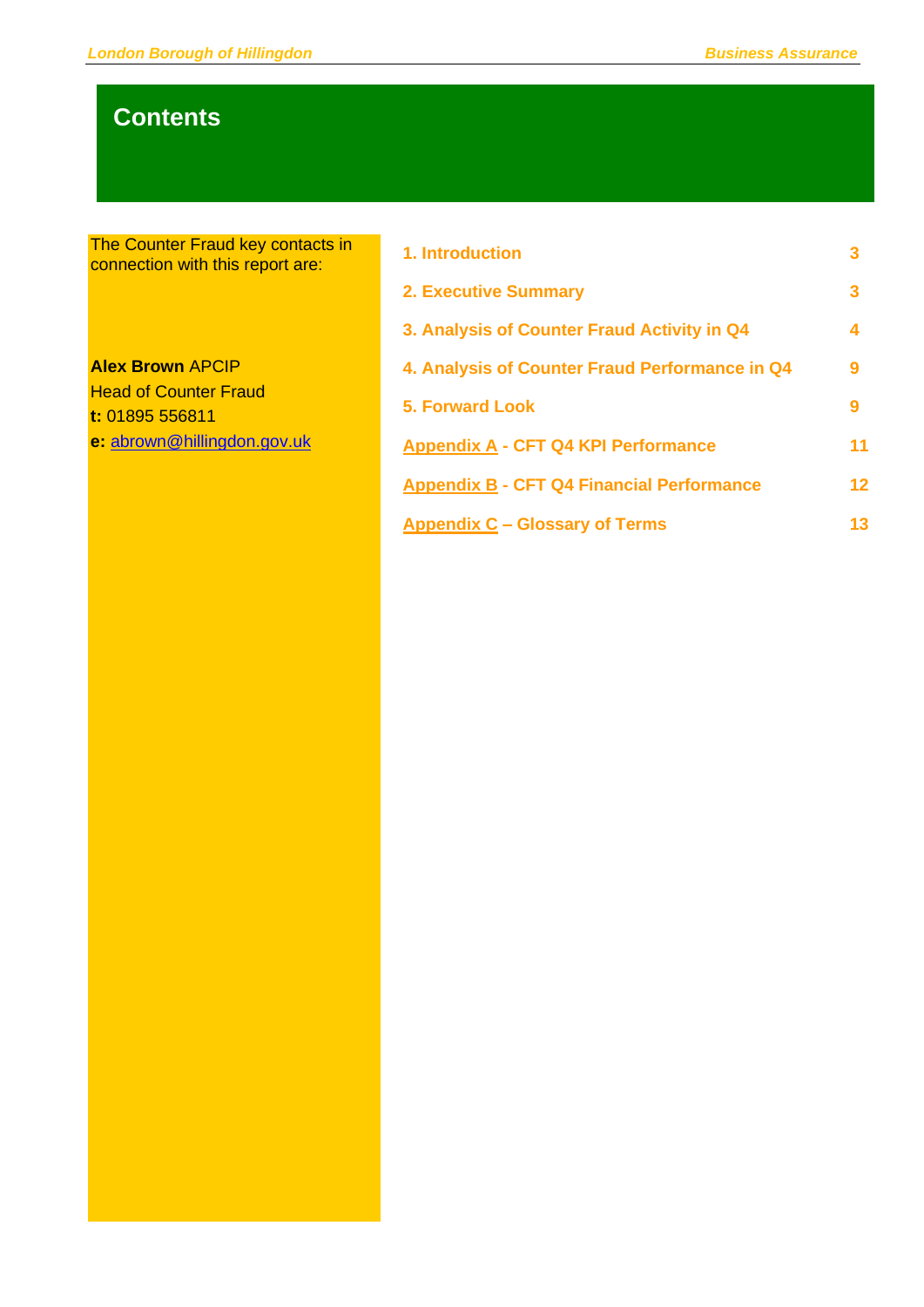### **1. Introduction**

### **1.1 The Role of the Business Assurance Counter Fraud Team**

- 1.1.1 The Business Assurance Counter Fraud Team (BACFT) supports the Council in meeting its statutory responsibility under section 151 of the Local Government Act 1972 for the prevention and detection of fraud and corruption. The work of the BACFT underpins the Council's commitment to a zero-tolerance approach to fraud, bribery, corruption, and other irregularities, including any money laundering activity.
- 1.1.2 As well as counter fraud activity, there is also a range of preventative work that the team is responsible for carrying out. This includes fraud awareness training and ensuring the Council have up-to-date and appropriate investigation policies and procedures.

### **1.2 The Purpose of the Counter Fraud progress report**

- 1.2.1 The Counter Fraud Progress Report provides the Council's Corporate Management Team (CMT) and Audit Committee with summary information on all counter fraud work carried out during the Quarter 4 period (1<sup>st</sup> January to 31<sup>st</sup> March 2022). In addition, it provides an opportunity for the Head of Counter Fraud (HCF) to highlight any significant issues arising from the counter fraud work in Quarter 4 (Q4).
- 1.2.2 The progress report also highlights to CMT, the Audit Committee and other key stakeholders, the performance of the BACFT in meeting its strategic and operational objectives (as set out in the Counter Fraud Strategic Plan), which provides an opportunity for the HCF to be held to account in this respect.

### **2. Executive Summary**

- 2.1 The BACFT has had a productive last quarter of the financial year with successful outcomes achieved within the varied counter fraud workstreams. A total of **c£576k** in loss preventions savings have been identified during Q4. As a result of the continued dedication and hard work of the BACFT, **c£3m of financial savings** have been obtained for 2021/22. This is a tremendous achievement considering everchanging demands on the service over the last twelve months and emphasises the benefits of a **risk-based approach to tackling fraud, loss and error**.
- 2.2 Tenancy Fraud has continued to be a focus for the BACFT during Q4, with **8 properties recovered** for non-occupation or sublet. Overall, in this financial year **42 properties have been successfully returned**. These properties will be re-allocated to residents with a genuine housing need. The BACFT will continue to work closely with colleagues from Housing Services, Legal Services, and external partners to develop and refine methodologies to identify instances of tenancy fraud.
- 2.3 The Revenue Maximisation project has now been effectively incorporated into the daily workload of the BACFT. The efficient use of internally held and externally available opensource data has enabled the BACFT to identify **£154k in previously uncollected business rates in Q4.** The sustained development and utilisation of an intelligence led approach will continue to progressively discover previously unlisted businesses, along with identifying businesses that have made amendments that modify their rateable value (RV).
- 2.4 The BACFT has continued to improve the results achieved within Social Care and recorded their most successful quarter to date. A total of **c£111k of savings** were identified across multiple service areas including DFG, Section 17, Financial Assessments and Direct payments. These outcomes have demonstrated the value in the work carried out by the BACFT in Social Care.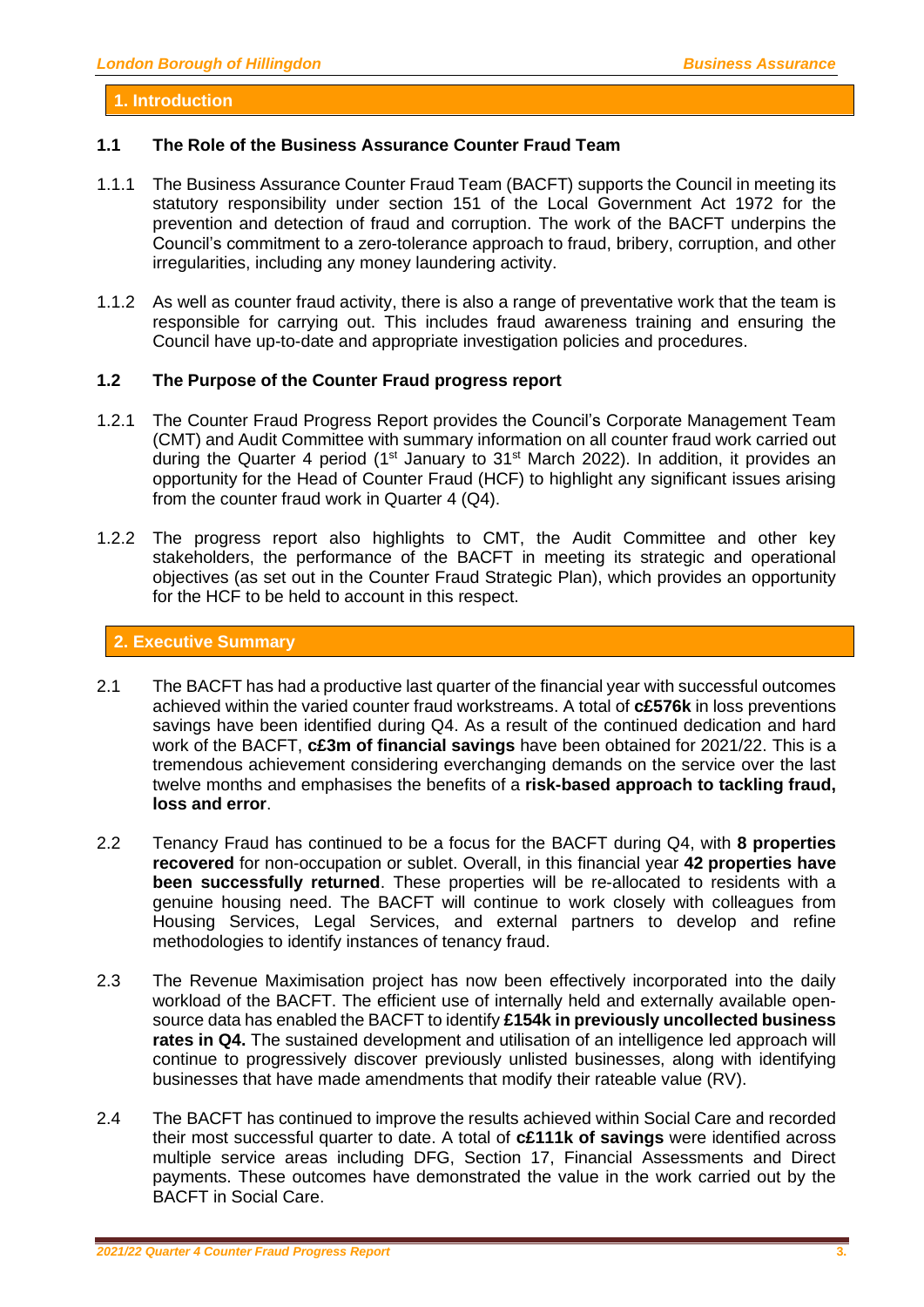- 2.5 The Council has joined several other London based local authorities by signing up to the **Cabinet Office NFI Fraud Hub**. Over the course of the year, it is envisaged that many if not all the London Boroughs will have also joined what is effectively known as the **London Counter Fraud Hub**. The hub will support our proactive data driven approach to identify fraud, loss and error. The Cabinet Office are conducting a series of further upgrades to improve functionality and adding additional investigative tools that are due to go live in Q1 of 2022/23.
- 2.6 The HCF has reviewed the current interim structure arrangements for the BACFT, taking into consideration the skills mix required to maintain this high level of performance moving into 2022/23. **A new structure has now been approved and the BACFT are currently recruiting to new posts**. This new structure reduces management capacity and increases operational capabilities to ensure the BACFT meets its strategic objectives in the new financial year.

**3. Analysis of Counter Fraud Activity in Quarter 4**

### **3.1 Housing Fraud**

- 3.1.1 Q4 has seen the BACFT continue to work successfully within Housing Services and have recovered a **total of 8 Council properties**. As per **Table 1** (below), the Team have **returned a total of 42 properties** this year which is highest recovery figure since the introduction of the risk-based approach. Additional positive outcomes within housing fraud have also identified a total of **c£261k in loss prevention savings** over the course of the quarter.
- 3.1.2 The BACFT currently have **104 ongoing investigations** into suspected housing fraud, consisting of sub-let, non-occupation, wrongful succession, and abandonment. From these investigations the BACFT have instructed **legal proceedings for 10 cases**, with **Notices served on a further 20 cases**. Whilst a number of these investigations are in their infancy, we envisage further positive outcomes with the likelihood of additional properties being recovered.

| <b>Housing Tenancy</b>                  | 2021/22* |                   |              | 2020/21         | 2019/20      |          |
|-----------------------------------------|----------|-------------------|--------------|-----------------|--------------|----------|
| <b>Fraud Cases</b>                      | Cases*   | <b>Ek/value**</b> | <b>Cases</b> | <b>£k/value</b> | <b>Cases</b> | £k/value |
| Total number of<br>properties recovered | 42       | £756k             | 22           | £396k           | 28           | £504k    |
| Total number of<br>ongoing cases        | 104      | £1,872k           |              |                 |              |          |

*\* As at end of Q4 (31 st March 2022).*

*\*\* In 2014, the Audit Commission reported the national average temporary accommodation costs to Local Authorities for one family as £18k per property. We have continued to use this prudent estimate during 2021/22 for reporting purposes, although across London many authorities are reporting that the true cost of each tenancy fraud case is more accurately estimated as £94k per property and some as high as £150k per property as a representation of property replacement costs. In 2022/23 the BACFT will be using the new Tenancy Fraud Forum valuation for property recovery.*

3.1.3 The Key Performance Indicator (KPI) 4 (refer to **Table 5** in **Appendix A**) targets an outcome of a Council property to be recovered for 20% of tenancy fraud referrals received. The BACFT is committed to investigating housing fraud effectively and this is demonstrated with **29% of tenancy fraud referrals resulting in property recovery**. This success can in part be attributed to the quality of referrals the BACFT are receiving from Housing Services.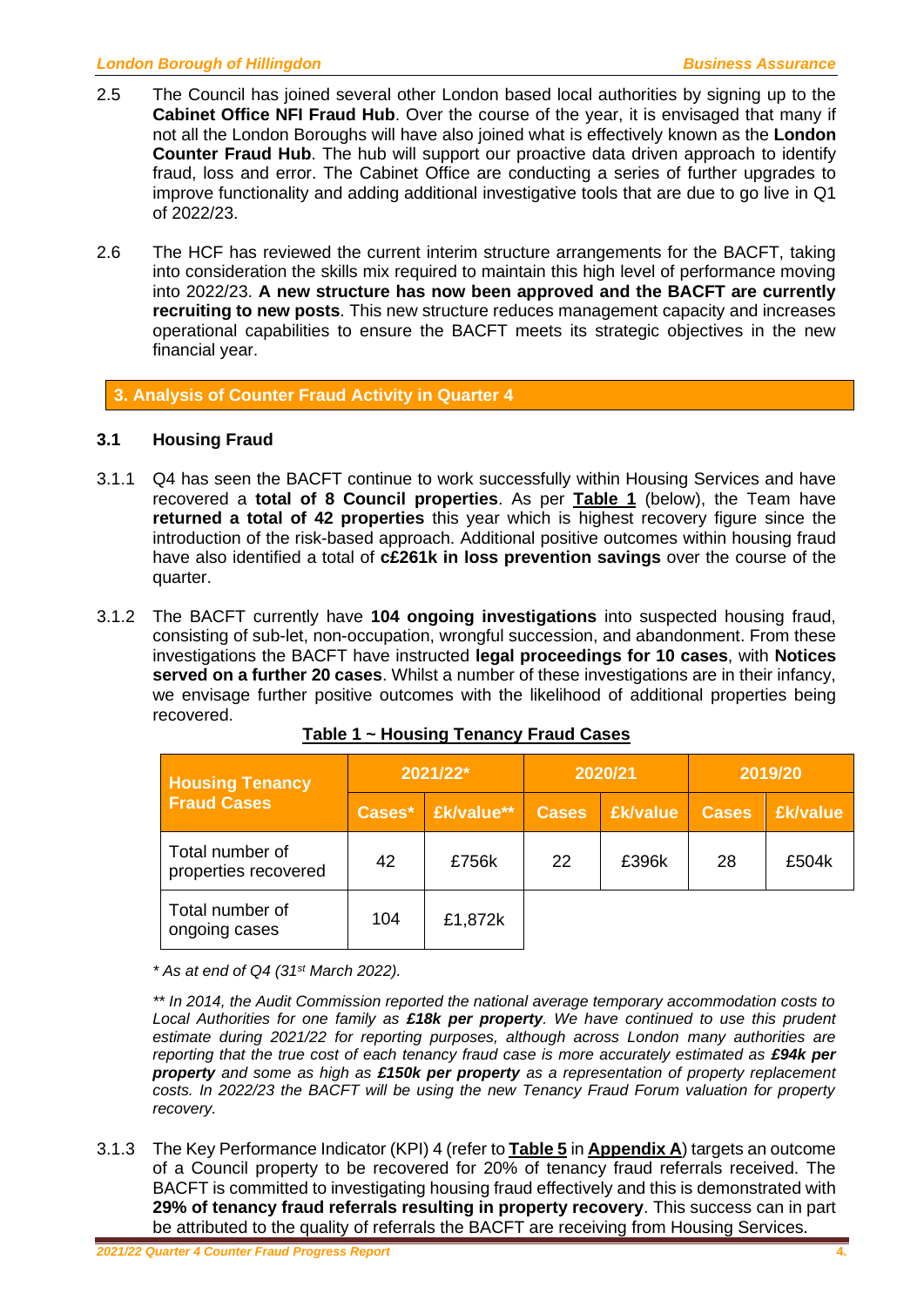- 3.1.4 The BACFT has continued to carry out checks on all **Right to Buy (RTB) applications** submitted to Housing Services. During Q4, the BACFT has carried out 12 verifications for RTB and has prevented **1 fraudulent RTB application**, leading to **loss prevention savings** of **c£108k**. A further **5 cases** of **suspected RTB fraud** are currently being investigated.
- 3.1.5 As reported in Q3, the BACFT launched the Council's **first ever Key Amnesty Campaign.**  The campaign was designed to highlight to residents that social housing fraud is a crime, and to also raise awareness that the Council has a responsibility to investigate any suspected cases of fraud. To promote the campaign, a **widespread media drive** was undertaken. The campaign was publicised across the Council's social media platforms, Hillingdon People, and posters were put up in public notice boards and local libraries.
- 3.1.6 The results from the Key Amnesty were positive with **3 two-bedroom properties returned** to the Council's housing stock, this is in **addition to the 17 properties recovered during the time of the amnesty during Q3**. The tenants had chosen to return their keys after encountering the Key Amnesty webpage on the Council's website and after receiving a campaign flyer. With a significant demand for social housing, it is important properties are let to those with a genuine housing need.
- 3.1.7 During Q4 the BACFT's **proactive Bed and Breakfast (B&B) emergency accommodation project** in housing has begun. The purpose of this project is to verify the details of the current residents, providing key stakeholders with positive assurance that all B&B properties are being **lawfully occupied.** Currently there are **181 applicants in B&B accommodation**. Working collaboratively with the housing department, to date the BACFT have carried out **282** unannounced visits **verifying residents** and ensuring that any changes of circumstances are reflected correctly on internal systems. The results of the Q4 project will be reported in Q1 of the new financial year.
- 3.1.8 Although the council no longer offers the First Time Buyer (FTB) scheme, the BACFT continues its **fraud prevention work** by conducting periodic unannounced **post-sale residency checks** on properties purchased through the scheme. The conditions of the scheme specify that the homeowner(s) must occupy their property for the first 36 months after purchase to retain the grant. Currently, **2 FTB cases are under investigation for subletting** and legal proceedings have been instigated for one investigation. These post sales checks will continue for those already in receipt of the grant.
- 3.1.9 Per **Table 2** below, the BACFT as part of its prevention activity undertake eligibility checks on applicants who register for social housing. In Q4 the BACFT has **completed 341 verifications**; these checks include gathering information on an applicant's income, savings, assets, as well as their stated current housing situation.

| <b>Housing Tenancy</b><br><b>Verification Cases</b> | Q <sub>1</sub> | Q2  | Q3  | $Q4*$ | 2021/22* | 2020/21 |
|-----------------------------------------------------|----------------|-----|-----|-------|----------|---------|
| Total number of cases<br>reviewed                   | 756            | 511 | 492 | 341   | 2100     | 2,010   |
| % Identified by BACFT for<br>rejection              | 29%            | 24% | 25% | 26%   | 24%      | 31%     |
| Total number of<br>applications closed              | 1              | 3   | 6   | 6     | 16       | 14      |

### **Table 2 ~ Housing Tenancy Verification Cases**

**\*** *As at end of Q4 (31 st March 2022)*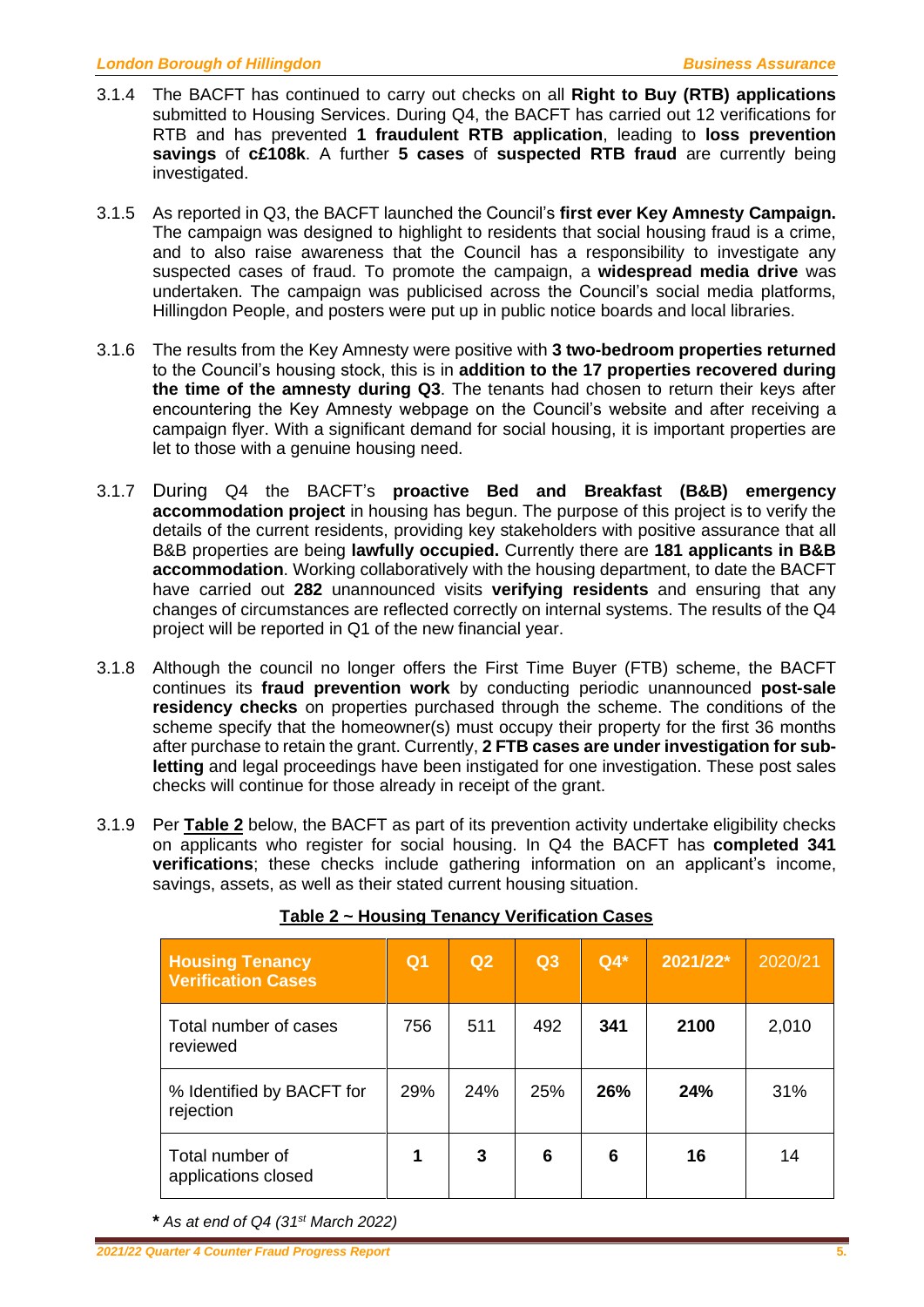- 3.1.10 In Q4 the BACFT closed a further **6 Social Housing applications**, bringing the total to **16 closed applications** for the year. Applications are closed due to a range of reasons, such as they no longer have a housing need, they have no immigration status, they own a property elsewhere or they have over the threshold in savings or assets. Without the BACFT's enhanced verification checks, these applicants may have been successful in obtaining a council property that they were not entitled to.
- 3.1.11 KPI 2a (refer to **Table 5** in **Appendix A**) targets an **outcome of 95%** of Housing allocation verifications to be completed within the target date set by the Housing department. In Q4 the team has successfully achieved **99% of verifications** being completed within their target date. The BACFT have consistently performed at this level throughout the financial year, this is due to the risk-based changes and efficiencies implemented within the team's verification process.

### **3.2 National Fraud Initiative, London Fraud Hub & Grants**

- 3.2.1 The updated NFI Single Person Discount (SPD) to Electoral Roll match was returned at the start of Q4. A total of **c£1.4k of incorrectly claimed Single Person Discount (SPD) and Council Tax Reduction (CTR)** has been identified. The review of these matches will continue with further outcomes due to be reported in Q1 & Q2. A further NFI match to Housing Tenancies also returned a **loss prevention saving of c£9.9k** by identifying a Council property being unlawfully occupied.
- 3.2.2 The Council has united with several other London based local authorities by agreeing to take part in the Cabinet Office (CO) backed **London Fraud Hub**. The hub will be built upon existing software that is utilised by the NFI. It enables the Council to undertake agreed upon proactive data matching exercises with other authorities who have also already joined. Further enhancements to the hub are expected to be incorporated and ready for use by the start of the new financial year.
- 3.2.3 Officers from the BACFT have been working with colleagues from London Borough Fraud Investigators Group (LBFIG) **to set up a framework and agreed upon timetable** with regards to which data sets would be uploaded and when. Preliminary talks have been held with further discussions due over the coming weeks. An agreed roadmap would provide much needed structure and reduce the chance of uploading data for matches that produce limited benefits or outcomes. The London Fraud Hub provides a fantastic opportunity, if utilised correctly to identify instances of cross borough fraud.

### **3.3 Revenues Fraud & Inspections**

3.3.1 Per **Table 3** below, in Q4 the Revenues Investigation Unit (RIU) has **conducted 2,244 inspections, with 2,226 (99%) visited within the 10-day target**. The BACFT has progressively improved their KPI performance in this area throughout the year (refer to **Table 6** at **Appendix B**). The officers have worked extremely diligently to adapt to the targeted data led approach, which is driving the team forward in identifying business and residential properties that are unlisted.

| <b>Revenues Inspections</b>              | Q <sub>1</sub> | Q2    | Q <sub>3</sub> | Q <sub>4</sub> | 2021/22* | 2020/21 |
|------------------------------------------|----------------|-------|----------------|----------------|----------|---------|
| Total number of inspections<br>completed | 1,981          | 2,462 | 2,305          | 2,244          | 8,992    | 6,005   |
| Percentage within 10 day<br>target       | 94%            | 97%   | 98%            | 99%            | 97%      | 59%     |

### **Table 3 ~ Revenues Inspections Performance 2021/22**

**\*** *As at end of Q4 (31st March 2022).*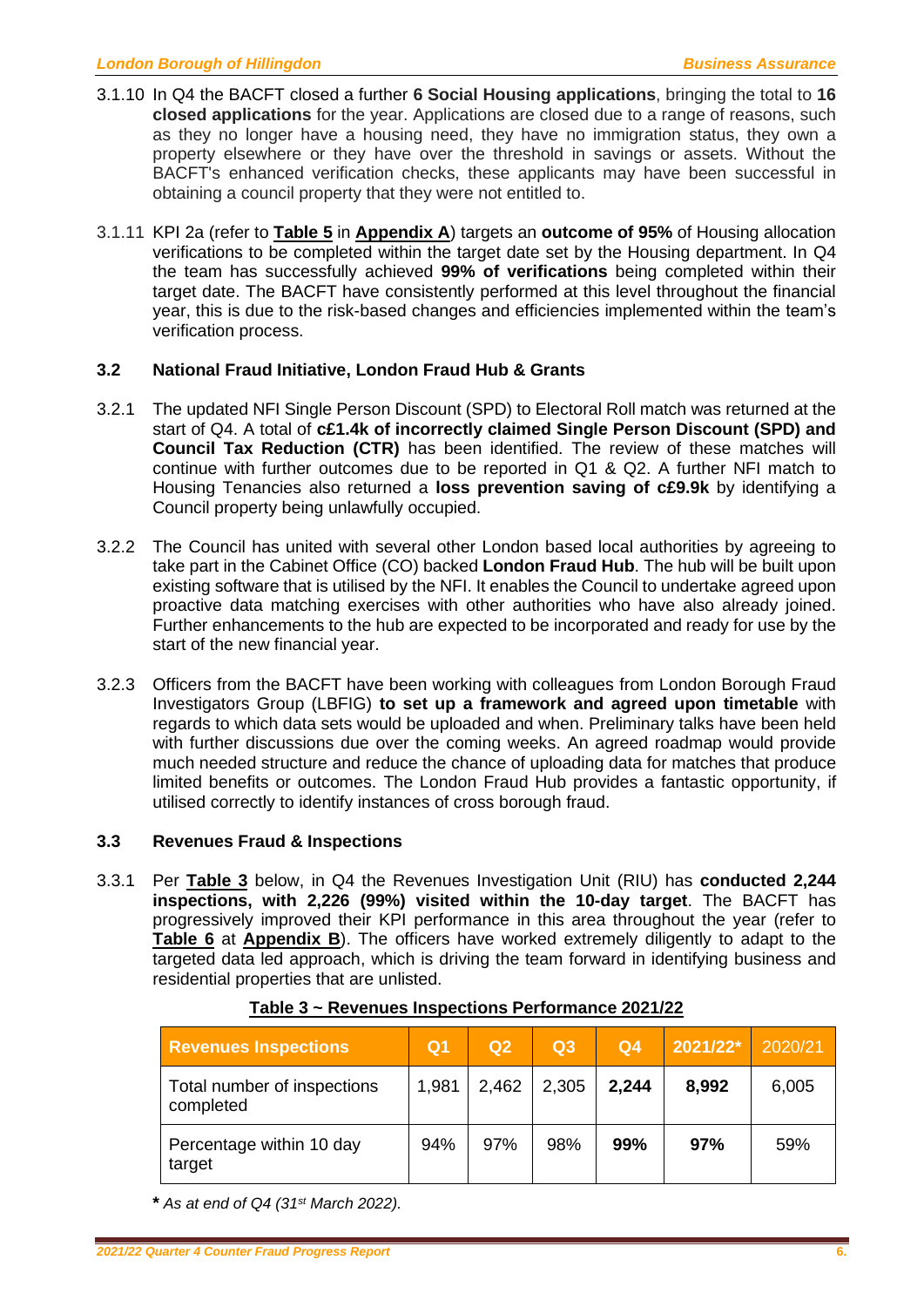- 3.3.2 A total of **9** '**Beds in Sheds**' have been identified due to ongoing proactive project work and referrals from internal or external sources. **Four** of these outbuildings have been added to the Council Tax listings with the remaining five outbuildings are pending a decision from the Valuation Office Agency (VOA). As a result, over **£11k of loss prevention savings** have been identified following the issuance of revised Council Tax bills to the households in question.
- 3.3.3 Due to diligent efforts of the BACFT, officers were able to identify a property that had been **split into three flats** which had also an **unlisted outbuilding**. This all came to light following the identification of a suspicious address on a Financial Assessments application. An inspection was conducted which revealed the changes in the property layout and hereditament which have now been reported to the VOA. The financial outcomes will be reported in Q1. This further highlights the importance of the verification checks that are undertaken by the BACFT. Without these checks the changes may not have been identified and would have resulted in a loss of Council Tax revenue.
- 3.3.4 The BACFT has successfully integrated elements of the Revenue Maximisation Project into its daily workload. By utilising internally held data along with open-source external data sources a total of **14 previously unlisted businesses** have been identified. As a result, a total of **c£150k of previously uncollected revenue** was identified.
- 3.3.5 The joint working with external data providers has started to bear fruit. Following the identification of amendments, the VOA have recalculated the Rateable Value (RV) of **two business premises**. The Council Tax accounts have been amended with revised bills **totalling c£4k issued**. There are several outstanding amendments that have been raised with the VOA with further results expected over the coming quarters.
- 3.3.6 The BACFT has continued to provide support for colleagues within Exchequer Services. Over **300 additional verification checks** have been conducted for businesses that have applied for the latest set of **Omicron grants schemes**. These checks helped to ensure that only legitimate eligible local businesses are able to access these much needed funds.

### **3.6 Social Care Counter Fraud Work**

- 3.6.1 Q4 has seen a continued focus by the BACFT to maximise loss prevention and undertake counter fraud activity within **Financial Assessments (FA)**, with the team receiving **99 verification requests**. The verification process allows the BACFT to provide assurance to key stakeholders that any anomalies such as hidden assets, income or capital are highlighted and investigated prior to any funds being administered. There are currently **10 cases undergoing additional checks** where further information is required and **1 case is under investigation**.
- 3.6.2 With the BACFT working across multiple fraud risks accessing a variety of in-house data sets, frauds spanning numerous departments have been identified, in particular Disabilities Facilities Grants (DFG) and FA. The successful conclusion of an ongoing DFG investigation that was linked to a financial assessment verification **resulted in a combined saving of over c£21k across both services**. The applicant had failed to disclose their ownership of a commercial property in a deliberate attempt to lower their financial contribution towards meeting their care costs. The applicant was found to be liable to pay the full cost of meeting their care needs.
- 3.6.3 As part of counter fraud coverage across social care, a newly formed working group with the FA Team and Corporate Collections Team (CCT) has further strengthened the BACFT's ability to tackle fraud and maximise revenue for the Council. The working group allows the teams to collaboratively approach high priority cases and enabling key information to be shared.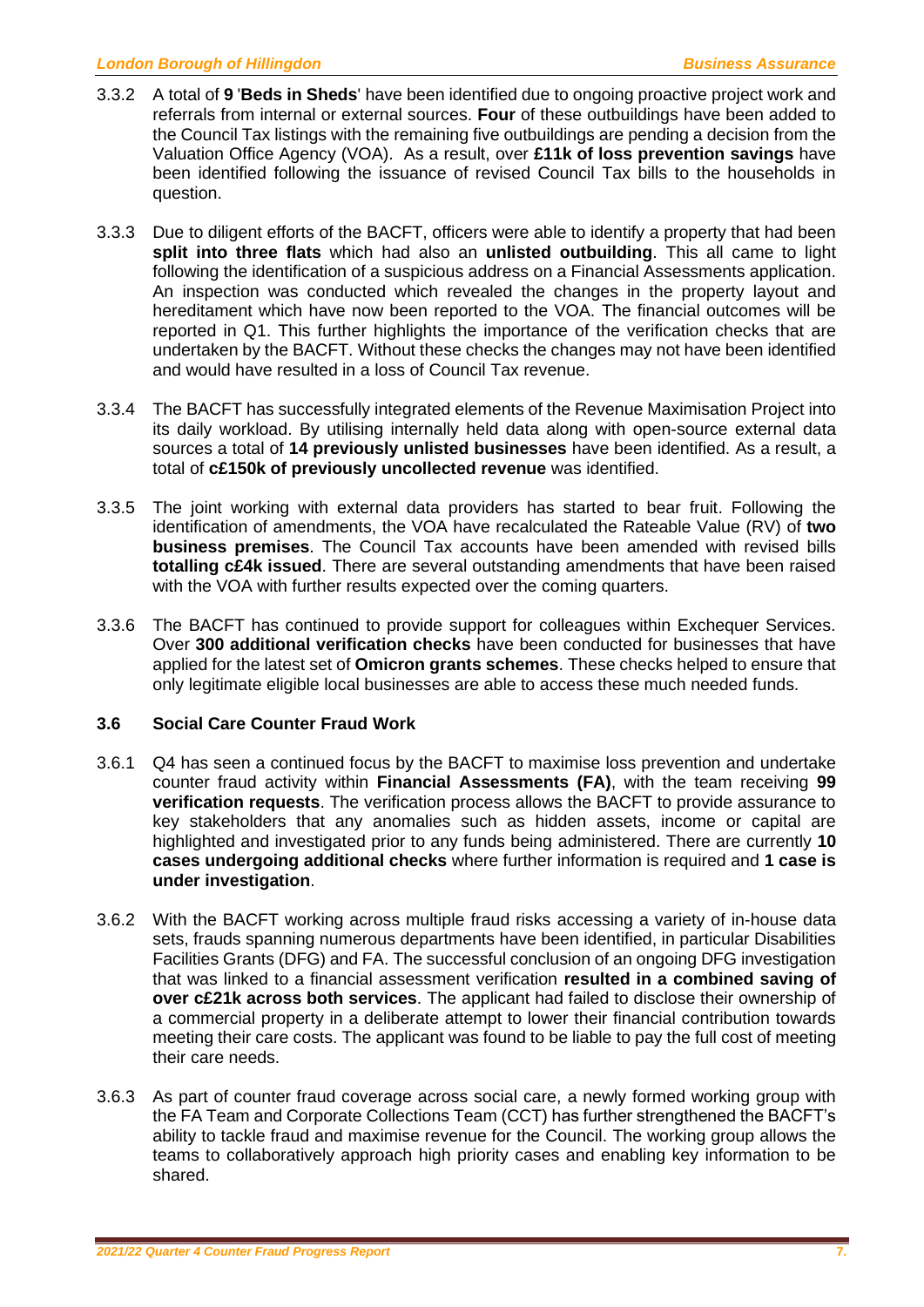- 3.6.4 With a key focus on loss prevention work within social care, the BACFT conduct tracing enquiries to assist the CCT in recovering Adult Social Care debt from clients for both residential and non-residential charges. Using their investigative and analytical skill set the BACFT officers look to trace debtors, next of kin and/or the executors managing the deceased's estate. This allows the CCT to recover monies owed. During Q4 the BACFT successfully concluded **2 tracing enquiries recovering over c£14k** of unpaid debt to the Council. Work in this area has had a positive impact on reducing the Councils Adult Social Care aged debt.
- 3.6.5 The BACFT concluded its **first direct payment investigation resulting in a saving of just over £39k**. The investigation established that a claim for care had been made in two boroughs simultaneously, with the client failing to disclose their true circumstances. There is currently **1 Direct Payments case under investigation**, with outcomes anticipated to be reported in Q1. The early identification of false or misrepresented circumstances will prevent the Council from incurring thousands of pounds of costs for each year the care is provided.
- 3.6.6 Verifications checks are undertaken by the BACFT for all applicants who approach Social Services for Section 17 accommodation. **Table 4** below, illustrates the outcomes and highlights the importance of these low volume, yet high monetary value cases. The BACFT evidenced in **1 case** that an applicant had access to public funds, therefore financial support from the Council for the family was not required, resulting in **accommodation and subsistence savings of c£18k**.

| <b>Section 17 Cases</b>              | Q <sub>1</sub> | Q2      | Q3      | Q <sub>4</sub> | 2021/22* |
|--------------------------------------|----------------|---------|---------|----------------|----------|
| Total number of cases<br>reviewed    | 6              |         | 7       |                | 21       |
| Total number verified as<br>accurate | 4              | 6       | 6       |                | 17       |
| Total number of cases closed         | 2              |         |         |                | 5        |
| <b>Loss Prevention Savings</b>       | £26,256        | £13,128 | £13,128 | £18,172        | £70,684  |

### **Table 4 ~ Section 17 Verification Cases 2021/22**

*\* As at end of Q4 (31 st March 2022).*

3.6.7 Q4 saw the conclusion of the **Unaccompanied Asylum-Seeking Children (UASC) proactive project**. In total, 98 properties were visited, and the project identified **2 cases of non-occupation.** Both placements were subsequently closed, resulting in a **saving of over c£18k,** with a further 6 cases remain under investigation for possible non-occupation and sub-let.

### **3.7 Blue Badge Fraud**

- 3.7.1 Following on from the BACFT's positive results during the Blue Badge project held in Q3, the BACFT have successfully concluded 3 out of the 4 Blue Badge investigations. All **3 offenders received a £100 fixed penalty notice and a Simple Caution**. The fourth case remains under investigation. A further 11 referrals have also been received and are currently under investigation.
- 3.7.2 As the BACFT continues to deter misuse across the borough in known hot spot areas, the team will be looking at reviewing its proactive projects to ensure resources are continually deployed effectively and opportunities to identify instances of misuse are optimised. Further blue badge misuse projects are planned for 2022/23.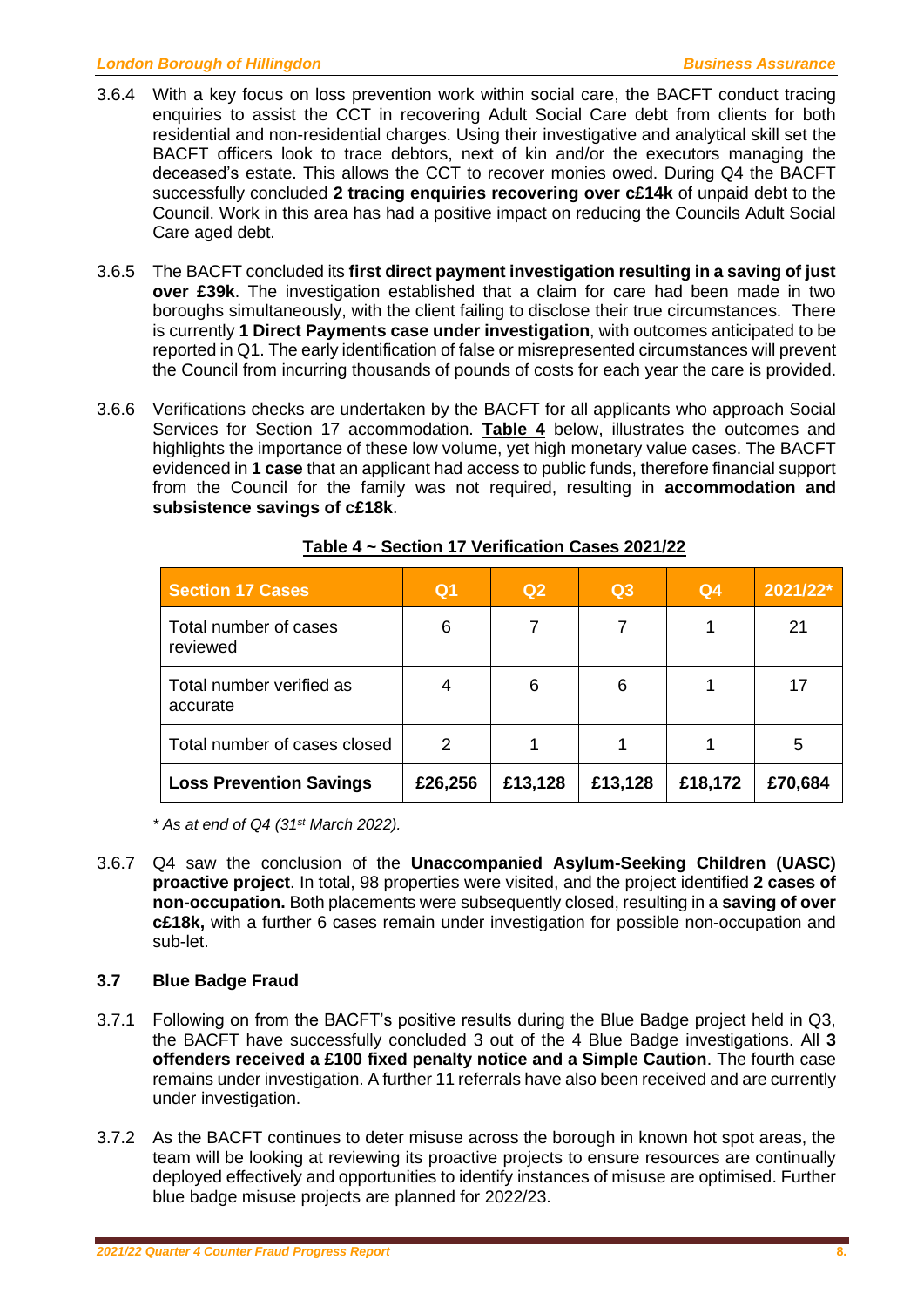### **3.8 Onsite Immigration Official**

3.8.1 Due to a prolonged period of sickness the Onsite Immigration Official (OSIO) was unavailable for the majority of Q4. The Home Office were unable to provide any additional cover during this period of absence and therefore no costs were incurred for the service. As a result, there have been no identified savings made by the OSIO. He is actively working through the backlog of referrals and any positive outcomes will be reported in Q1 of 2022/23.

### **3.9 Other Counter Fraud Activities**

- 3.9.1 The BACFT has continued to support colleagues from the **Community Safety Team** and has taken part in monthly targeted problem-solving days. These targeted days aimed to highlight areas within the borough which have been identified by residents, businesses, and local Councillors as having identified issues such as ASB.
- 3.9.2 As part of the BACFT's continued commitment to creating a strong counter fraud culture within the organisation, the team has continued to deliver fraud awareness training sessions to colleagues in other services. In total, **5 Fraud Awareness sessions** have been delivered this quarter across Extra Care, Financial Assessments and Corporate Collection Teams.
- 3.9.3 Following the Governments announcement of the **'Homes for Ukraine' scheme**, the BACFT has been working in conjunction with colleagues from other services to conduct desk-based checks on the households that have applied to join the scheme. These checks have provided assurance to CMT that the applicants are in a suitable position to accept Ukrainian families fleeing their country.
- 3.9.4 Utilising funding made available by the Government Additional Restrictions Grant (ARG); the Council launched the **Hillingdon Enterprise Programme (HEP)**. A total of £2.15m was set aside for local businesses to apply for, as long as they met the qualifying criteria. The HEP scheme received 22 applications. The application documentation was shared with the BACFT who undertook further desk-based enquiries to ensure the legitimacy of these companies.

### **4. Analysis of the Counter Fraud Team's Performance in Quarter 4**

- 4.1 Attached at **Appendix A** is **Table 5** which sets out the Q4 performance by the BACFT against the eight KPIs. Also attached at **Appendix B** is **Table 6** which provides an overview of the financial performance of the team in Q4 within each of the main areas of counter fraud activity.
- 4.2 The BACFT has achieved a consistent level of performance across the majority of the KPIs this quarter. The details of this are that **7 of the 8 KPIs are at or above targeted performance**, with **1 at red**. The HCF will continue to prioritise and monitor the team's performance closely to ensure this high level of performance continues.

### **5. Forward Look**

- 5.1 As we look forward into Q1 of the new financial year, the BACFT will undertake various proactive projects, including a **new approach to Blue Badge misuse operations**. The Q1 operation, which has been formulated from the analysis of referrals received from members of the public over the last year, will see counter fraud officers deployed to known hot spot areas across the borough.
- 5.2 Q1 will see the launch of the **London Counter Fraud Hub**, in which the BACFT will work collaboratively with other London boroughs to identify fraud, loss and error more efficiently through data sets where there is a known high risk of fraud.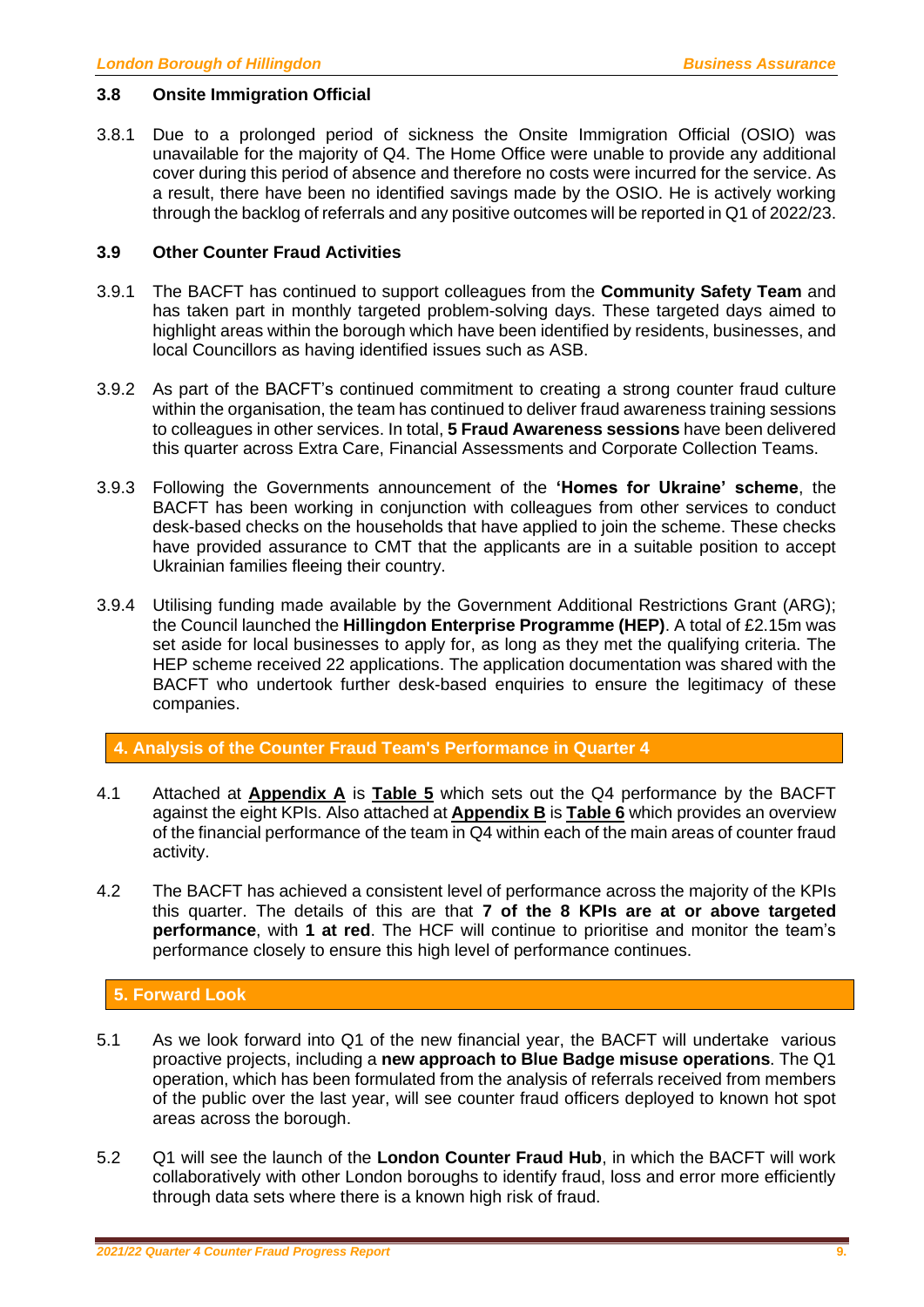- 5.3 Following a review of resources within the BACFT, the HCF has agreed and implemented a **new team structure**, which will see the recruitment of two new **Counter Fraud Officers**. The additional resource will have a positive impact on delivery of the team's Annual workplan for the new financial year. The new structure will also see the formation of the new **Data Analytics Unit (DAU)** and place greater emphasis on the utilisation of appropriate data matches to assist with the identification of fraud.
- 5.4 The BACFT would like to take this opportunity to formally record its thanks for the cooperation and support it has received from the management and staff of the Council during this quarter. There are no other counter fraud matters that the HCF needs to bring to the attention of CMT or the Audit Committee at this time.

**Alex Brown** ACFS APCIP Head of Counter Fraud

31 st March 2022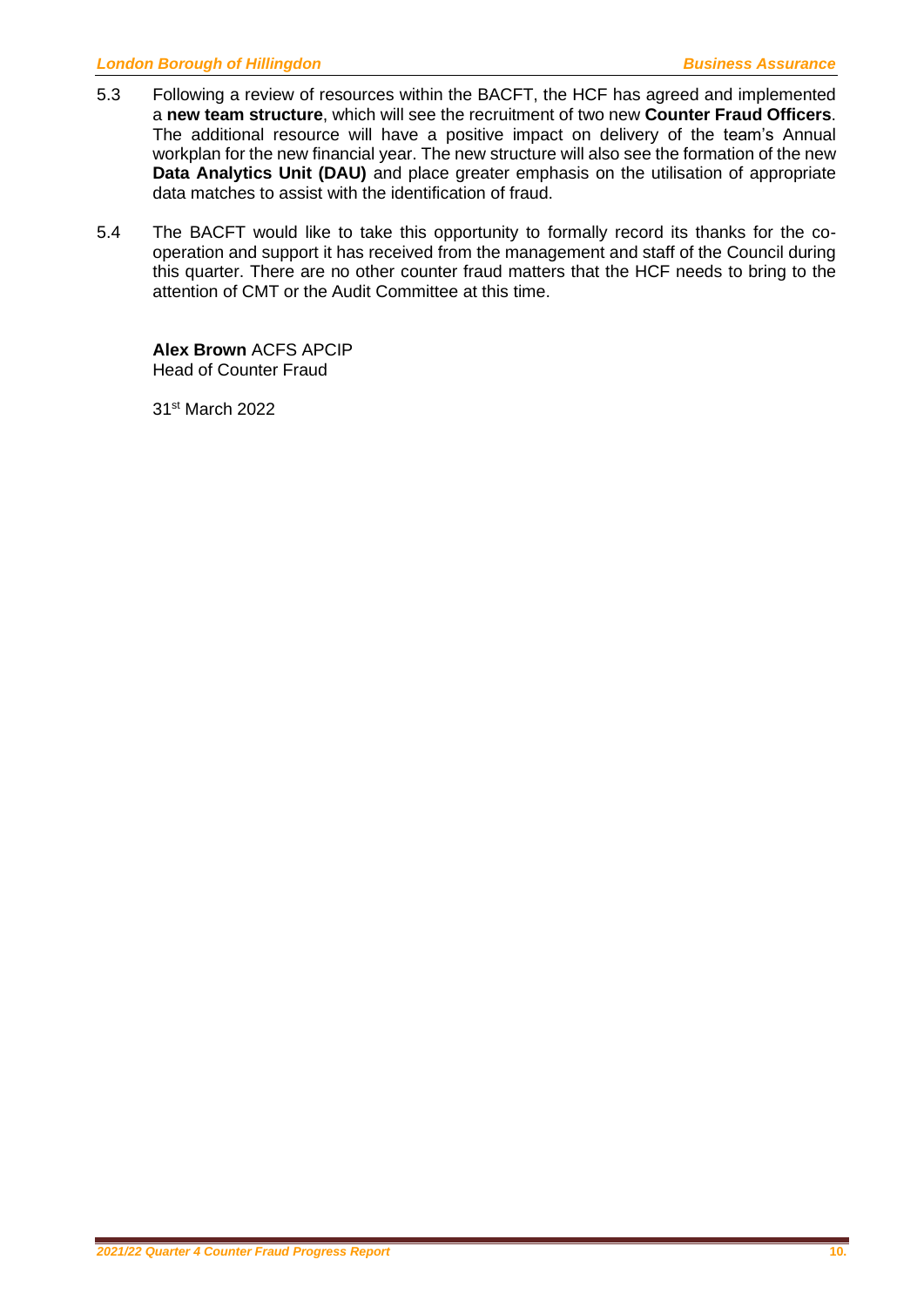## **APPENDIX A**

| Table 5 ~ BACFT KPIs and Actual Performance |  |
|---------------------------------------------|--|
|                                             |  |

|    | <b>BACFT KPIS</b>                                                                | <b>Target</b> | Q <sub>1</sub> | Q2      | Q3      | $Q4*$   | $21/22*$ | 20/21 |
|----|----------------------------------------------------------------------------------|---------------|----------------|---------|---------|---------|----------|-------|
| 1. | Percentage of fraud referrals<br>risk assessed within 3 working<br>days          | 95%           | 100%           | 100%    | 99%     | 99%     | 99%      | 87%   |
| 2. | Verification work timescales<br>for completion:                                  |               |                |         |         |         |          |       |
|    | a. Housing Allocations<br>completion within the<br>target date set by<br>Housing | 95%           | 99%            | 99%     | 99%     | 99%     | 99%      | 95%   |
|    | b. First Time Buyer<br>completion within 5<br>working days                       | 95%           | 100%           | $N/A**$ | $N/A**$ | $N/A**$ | 100%     | 33%   |
|    | Right to Buy case<br>C.<br>completion within 28<br>working days                  | 95%           | 100%           | 100%    | 100%    | 100%    | 100%     | 100%  |
| 3. | Investigation plan completion<br>within 5 working days of case<br>allocation     | 95%           | 100%           | 95%     | 98%     | 100%    | 99%      | 90%   |
| 4. | Tenancy fraud referrals<br>received resulting in property<br>recovery            | 20%           | 39%            | 23%     | 38%     | 29%     | 33%      | 41%   |
| 5. | Investigations resulting in<br>sanction<br>(prosecution/penalty/caution)         | 10%           | 12%            | 4%      | 2%      | 2%      | 5%       | 5%    |
| 6. | Investigations resulting in loss<br>prevention/financial saving<br>outcome       | 25%           | 44%            | 51%     | 64%     | 56%     | 55%      | 39%   |
| 7. | Revenue inspections<br>completed within 10 days of<br>raising                    | 95%           | 94%            | 97%     | 98%     | 99%     | 97%      | 59%   |

*\* As at end of Q4 (31 st March 2022).*

*N/A\*\* = KPI has been retired as the scheme has disbanded.*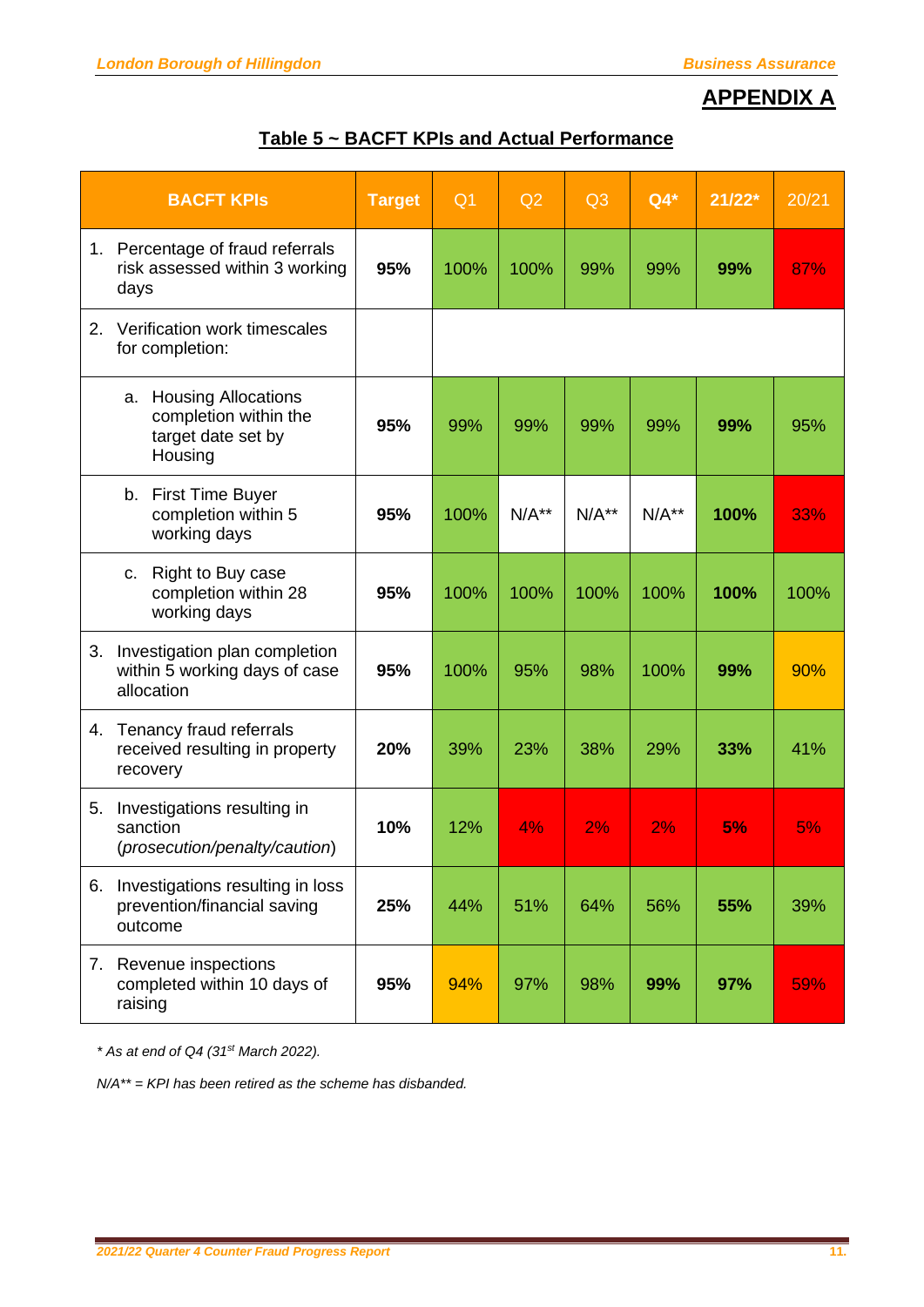### **APPENDIX B**

### **Table 6 ~ BACFT Quarter 4 2021/22 ~ Financial Performance**

| <b>Work Area</b>                 | <b>Description</b>                                         | <b>Quarter 1</b> | <b>Quarter 2</b> | <b>Quarter 3</b> | <b>Quarter 4</b> | 2021/22*   |
|----------------------------------|------------------------------------------------------------|------------------|------------------|------------------|------------------|------------|
|                                  | <b>Right to Buy discounts</b>                              | £0               | £108,000         | £112,300         | £108,000         | £328,300   |
| <b>Housing</b>                   | <b>Property Recovery (notional</b><br>savings)             | £180,000         | £126,000         | £306,000         | £144,000         | £756,000   |
|                                  | Other savings/loss<br>prevention                           | £0               | £4,122           | £0               | £9,999           | £14,122    |
|                                  |                                                            |                  |                  |                  |                  |            |
|                                  | Section 17 and UASC**                                      | £27,775          | £13,128          | £13,128          | £18,172          | £72,203    |
| <b>Social</b><br><b>Services</b> | <b>Financial Assessments and</b><br><b>Direct Payments</b> | £0               | £1,754           | £0               | £59,767          | £61,521    |
|                                  | <b>Disabled Facilities Grants</b>                          | £30,000          | £0               | £14,209          | £15,000          | £59,209    |
|                                  |                                                            |                  |                  |                  |                  |            |
|                                  | <b>Single Person Discount</b>                              | £3,247           | £37,172          | £18,629          | £6,057           | £65,105    |
|                                  | <b>Council Tax Reduction</b>                               | £4,930           | £4,081           | £4,623           | £5,542           | £19,176    |
|                                  | Beds in Sheds                                              | £12,367          | £13,202          | £12,224          | £11,517          | £49,310    |
| <b>Revenues</b>                  | <b>Housing Benefit</b><br>Overpayments                     | £23,312          | £41,419          | £74,718          | £20,443          | £159,892   |
|                                  | NNDR***                                                    | £5,866           | £1,165,672       | £37,003          | £154,196         | £1,362,737 |
|                                  |                                                            |                  |                  |                  |                  |            |
| <b>Blue Badge</b>                | Simple Caution & Financial<br>Penalty                      | £500             | £100             | £200             | £300             | £1,100     |
|                                  |                                                            |                  |                  |                  |                  |            |
| Immigration                      | <b>Housing Homelessness</b><br>Applications**              | £0               | £9,999           | £0               | £0               | £9,999     |
| <b>Officer</b>                   | Social Care Savings                                        | £20,303          | £0               | £46,592          | £0               | £66,895    |
|                                  |                                                            |                  |                  |                  |                  |            |
|                                  | <b>Loss Prevention Savings</b>                             | £78,078          | £132,882         | £186,229         | £229,145         | £626,334   |
|                                  | <b>Notional Savings</b>                                    | £208,299         | £1,158,240       | £412,171         | £295,510         | £2,074,220 |
| <b>Totals</b>                    | Cashable Savings                                           | £21,423          | £232,428         | £41,026          | £51,623          | £346,500   |
|                                  | Costs awarded and<br>penalties                             | £500             | £1,100           | £200             | £300             | £2,100     |
|                                  | <b>Total</b>                                               | £308,299         | £1,524,650       | £639,626         | £576,578         | £3,049,154 |

*\* As at end of Q4 (31 st March 2022).*

\*\* *Average weekly cost against average length of support. This figure fluctuates but has been provided by the Council's Business Performance Team.*

*\*\*\* NNDR operates under a business rates retention model with the Council keeping 15% of income.*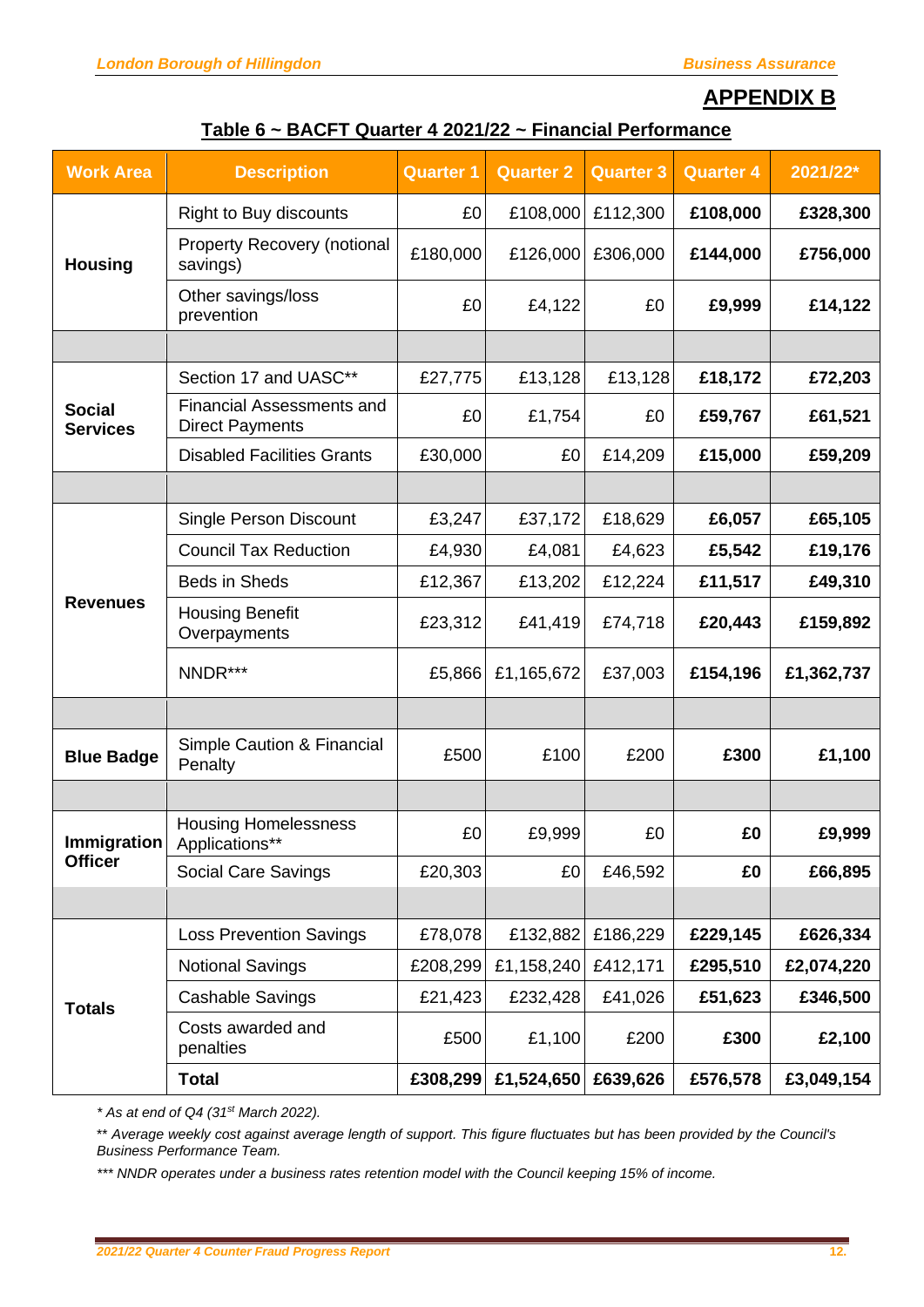### **APPENDIX C**

### **Glossary of terms**

### **Beds in Sheds**

'Beds in Sheds' is the term used to describe habitable outbuildings, or annexes to private properties being utilised without the awareness of the Council or the Valuation Office Agency (VOA).

### **Blue Badge**

A Blue Badge provides parking concessions and helps people with **non-visible and visible disabilities or health conditions** park closer to their destination. The Blue Badge enables holders to park in designated disabled person's parking bays either on the public highway or privately owned car parks. In addition, badge holders can park on single or double yellow lines for up to 3 hours.

### **Direct Payments**

The Council are responsible for administering direct payments to service users who have been assessed as needing care and support services. The payments are made to allow applicants to access care to meet their social care needs, such as support with living tasks and social activities.

### **Disabled Facility Grants**

The council offers a range of financial support schemes for people with disabilities, such as the Disabled Facilities Grant (DFG). The DFG is a means tested scheme that allows eligible applicants to receive financial support to make adaptations to their home, if they, or someone living at the property is disabled.

### **Financial Assessments**

The Council is under a financial and legal obligation to carry out this means tested assessment for each service user. The Financial Assessment (FA) identifies whether the applicant(s) is eligible to receive funding towards their care costs.

### **Fraud Hub**

Utilising the existing Cabinet Office infrastructure and systems, most London based local authorities have agreed to upload internally held data sets for proactive data matching exercises. These regularly agreed upon exercises will lead to the identification of possible fraud, loss or error.

#### **National Fraud Initiative**

The National Fraud Initiative (NFI) is a data matching exercise co-ordinated by the Government Cabinet Office and conducted every 2 years. There is also an annual review of claimants in receipt of Single Persons discount data that is matched against the Electoral Roll data. The NFI matches data from over 1,200 organisations, including councils, the police, hospitals and almost 100 private companies to identify potential fraud and error.

#### **New Homes Bonus**

The New Homes Bonus (NHB) is a grant that is paid by central government to incentivise local housing growth.

### **Onsite Immigration Enforcement Official**

The Onsite Immigration Enforcement Official (OSIO) provides enhanced access to Home Office data for the purpose of assessing cases involving immigration issues and for assisting in a range of counter fraud work.

### **Right to Buy**

The Right to Buy (RTB) process is a statutory scheme whereby a tenant(s) can apply to purchase their property at a significant discount from its market value. There are strict conditions that must be met by the applicant(s) if they are to qualify for the discount.